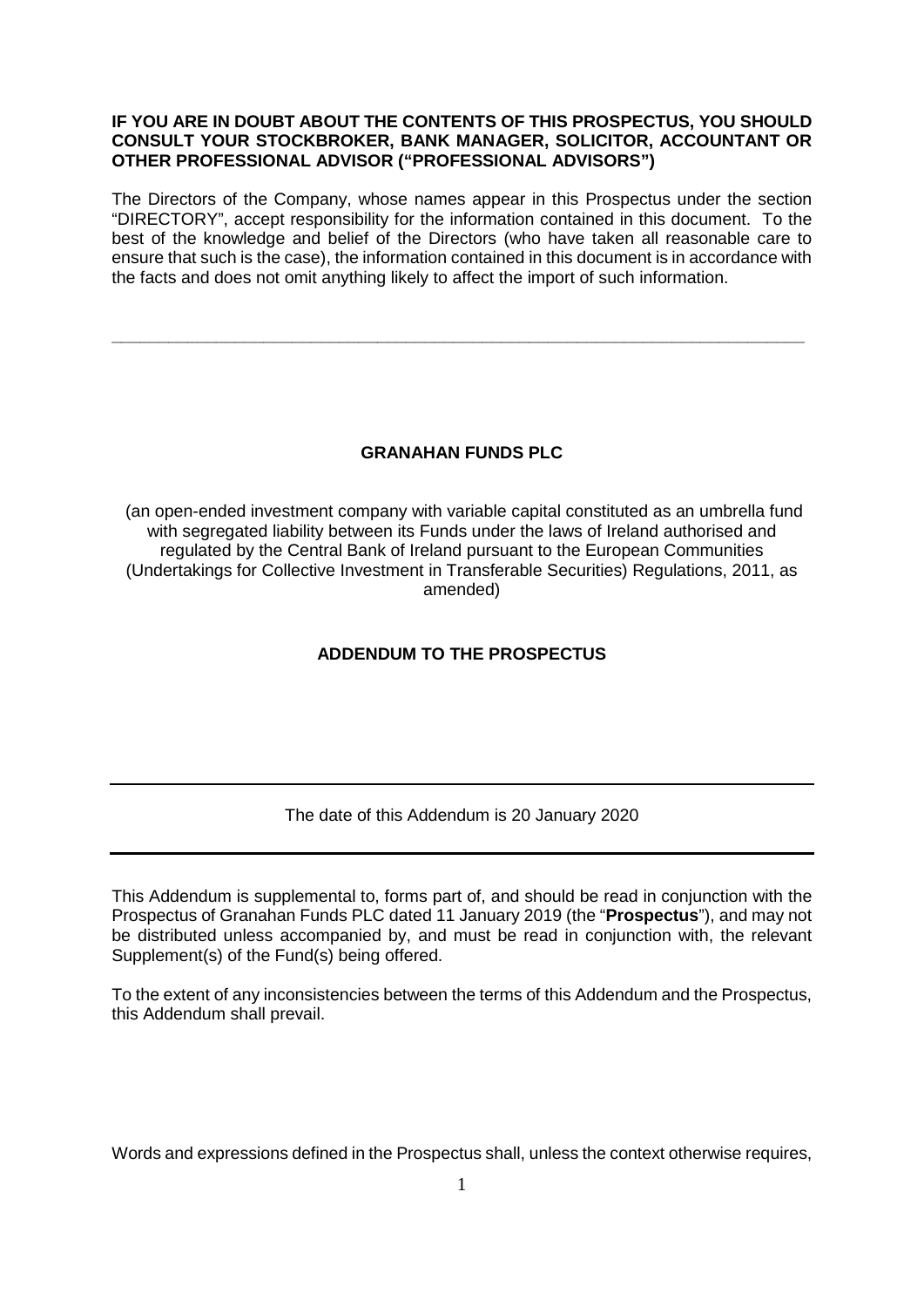have the same meaning when used in this Addendum.

As of the date of this Addendum, the Prospectus shall be amended as follows:

## **Definitions**

The definition of "*Underlying Collective Investment Scheme*", as defined in the Definitions section of the Prospectus is deleted and replaced with:

| "Underlying Collective    | any collective investment scheme which meets the        |
|---------------------------|---------------------------------------------------------|
| <b>Investment Scheme"</b> | requirements of the UCITS Regulations for investment    |
|                           | by a UCITS, pursuant to the restrictions set out        |
|                           | therein and, for the avoidance of doubt, includes other |
|                           | Funds, regulated collective investment schemes and      |
|                           | regulated non-UCITS domiciled in the EU, EEA,           |
|                           | Guernsey, Jersey, the Isle of Man or the United         |
|                           | Kingdom;                                                |
|                           |                                                         |

### **Establishment and Incorporation**

Paragraph 5 is hereby deleted and replaced with:

The Company has obtained the approval of the Central Bank for the establishment of three Funds:

- Granahan US Focused Growth Fund;
- Granahan US Small Cap Discoveries Fund; and
- Granahan US SMID Select Fund.

Additional Funds may be established by the Company with the prior approval of the Central Bank.

#### **Markets**

The following details set out in the section of the Prospectus headed "**SCHEDULE I – Regulated Markets**" are amended as follows:

- (a) Paragraph 1 is hereby deleted and replaced with:
- "(*i) without restriction in any stock exchange which is:* 
	- *located in any Member State of the European Union; or*
	- *located in a Member State of the EEA*
	- *located in any of the following countries:-* 
		- *Australia Canada Japan New Zealand Hong Kong*